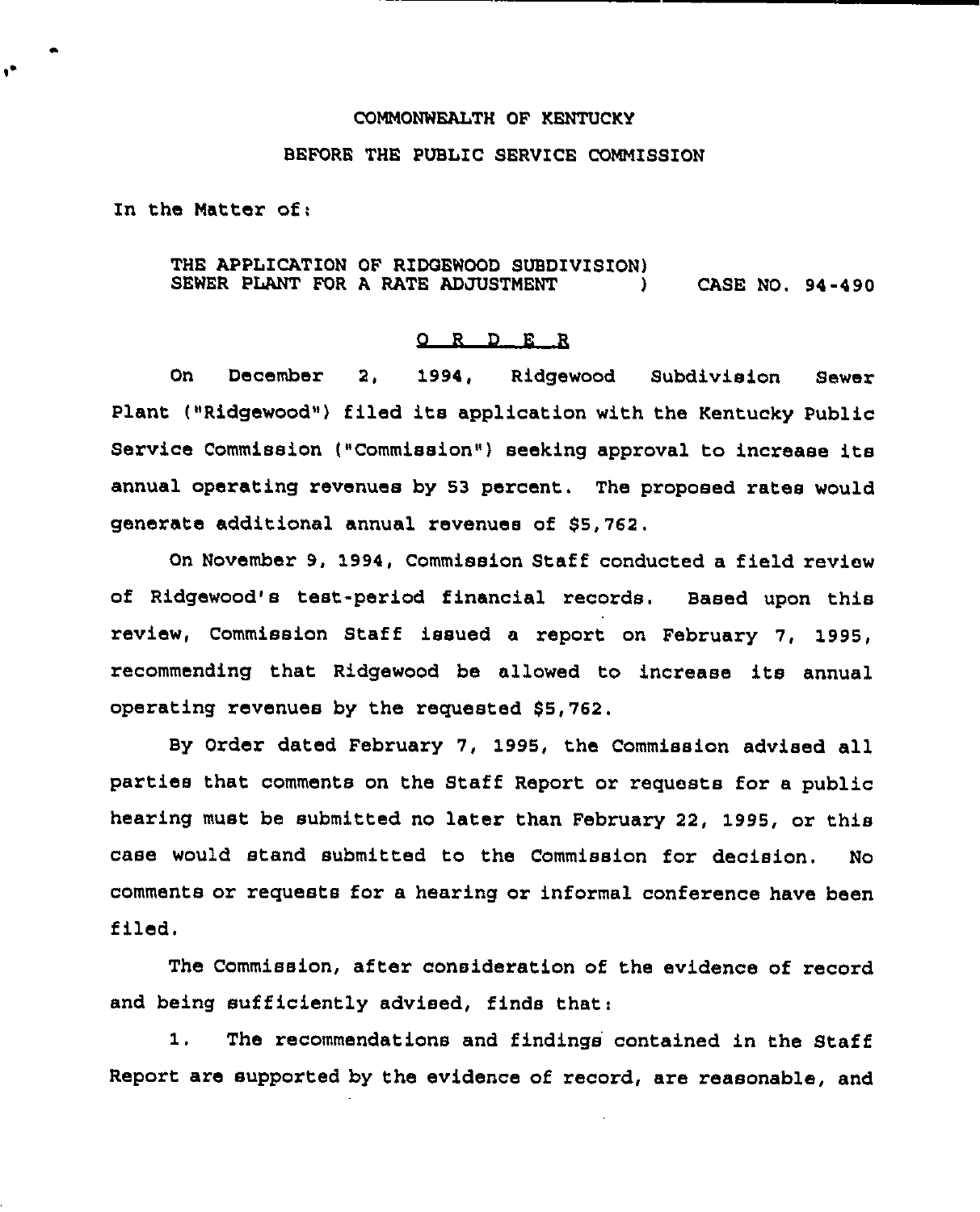are hereby adopted as the findings of the Commission in this proceeding and are incorporated by reference as if fully set out herein.

2. The rates in Appendix A, which is attached hereto and incorporated herein, are the fair, fust, and reasonable rates for Ridgewood and will produce gross annual operating sewer revenues of \$ 16,562. These rates will allow Ridgewood sufficient revenues to meet its operating expenses.

IT IS THEREFORE ORDERED that:

1. The rates in Appendix <sup>A</sup> are approved for service rendered by Ridgewood on and after the date of this Order.

2. Within 30 days of the date of this Order, Ridgewood shall file with the Commission its revised tariff setting out the rates approved herein in conformance with 807 KAR 5:011.

Done at Frankfort, Kentucky, this 13th day of March, 1995.

PUBLIC SERVICE COMMISSION

 $4\int_{\mathbb{R}}$ 

Chairman

Vice Chairman

Commissione

ATTEST:

Executive Director